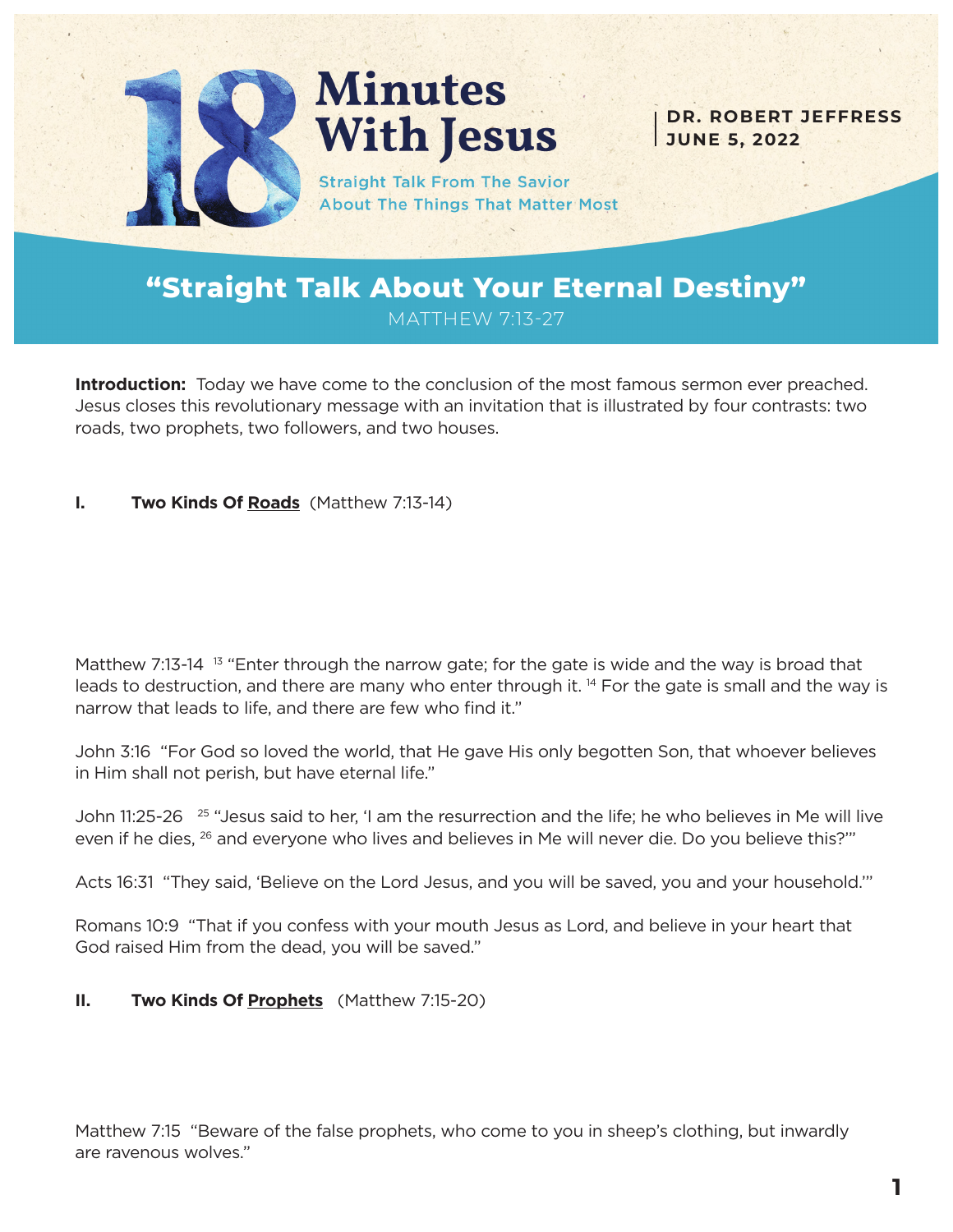

## **"Straight Talk About Your Eternal Destiny"** MATTHEW 7:13-27

Matthew 7:16-19 <sup>16</sup> "You will know them by their fruits. Grapes are not gathered from thorn bushes nor figs from thistles, are they? 17 So every good tree bears good fruit, but the bad tree bears bad fruit. 18 A good tree cannot produce bad fruit, nor can a bad tree produce good fruit.  $19$  Every tree that does not bear good fruit is cut down and thrown into the fire."

- **A. Two "Fruits" of A Prophet**
	- **1. His Teaching** (1 John 4:1)

Acts 17:11 "Now these people were more noble-minded than those in Thessalonica, for they received the word with great eagerness, examining the Scriptures daily to see whether these things were so."

1 John 4:1 "Beloved, do not believe every spirit, but test the spirits to see whether they are from God, because many false prophets have gone out into the world."

**2. His Lifestyle** (2 Peter 2:1-3)

2 Peter 2:1-3 <sup>1</sup> "But false prophets also arose among the people, just as there will also be false teachers among you, who will secretly introduce destructive heresies, even denying the Master who bought them, bringing swift destruction upon themselves. 2 Many will follow their sensuality, and because of them the way of the truth will be maligned;  $3$  and in their greed they will exploit you with false words; their judgment from long ago is not idle, and their destruction is not asleep."